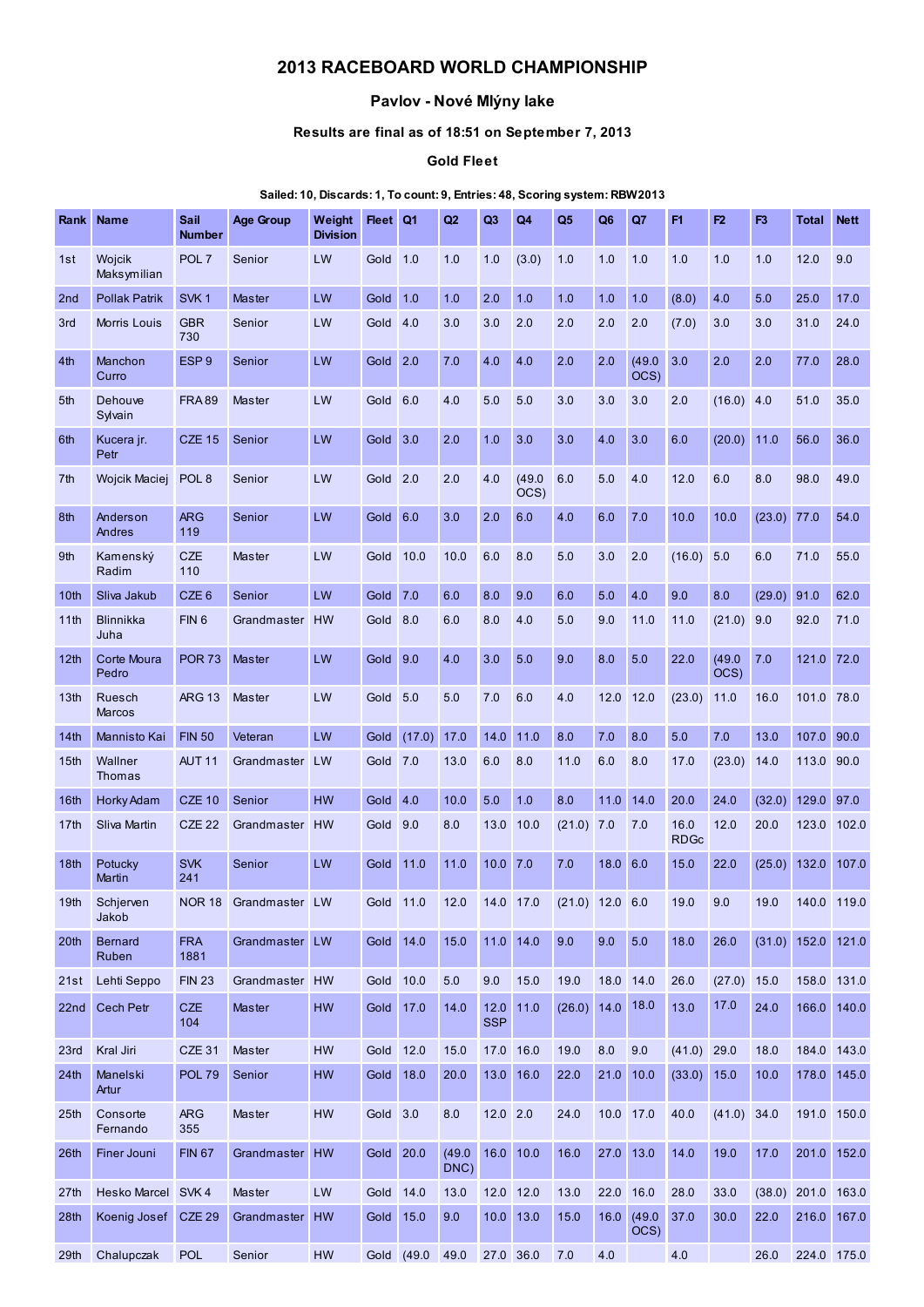|                  | Adam                      | 236               |                |           |          | DNC)           | <b>DNC</b>         |                    |             |                |           | 9.0                |        | 13.0   |                |                |       |
|------------------|---------------------------|-------------------|----------------|-----------|----------|----------------|--------------------|--------------------|-------------|----------------|-----------|--------------------|--------|--------|----------------|----------------|-------|
| 30th             | Reijonen<br><b>Heikki</b> | <b>FIN 808</b>    | Grandmaster    | LW        | Gold     | 16.0           | 16.0               | 22.0               | (33.0)      | 10.0           | 23.0      | 13.0               | 21.0   | 28.0   | 27.0           | 209.0          | 176.0 |
| 31st             | Huguenin<br>Vincent       | SUI <sub>9</sub>  | Master         | <b>HW</b> | Gold     | 5.0            | 7.0                | 18.0               | 9.0         | 25.0           | 21.0      | 17.0               | 35.0   | 40.0   | (49.0)<br>RET) | 226.0          | 177.0 |
| 32nd             | Asia Jean                 | <b>FRA</b><br>171 | Veteran        | LW        | Gold     | 13.0           | 14.0               | 9.0                | 14.0        | 17.0           | 31.0 20.0 |                    | 31.0   | (39.0) | 37.0           | 225.0          | 186.0 |
| 33rd             | <b>Nikl Andras</b>        | <b>HUN</b><br>199 | Youth          | LW        | Gold 8.0 |                | 12.0               | 18.0               | 24.0        | 20.0           | 17.0 28.0 | <b>SSP</b>         | (42.0) | 38.0   | 21.0           | 228.0          | 186.0 |
| 34th             | <b>Surins Aldis</b>       | <b>LAT 105</b>    | Grandmaster    | <b>HW</b> | Gold     | 23.0           | 17.0               | 26.0               | 20.0        | 15.0           | 15.0      | 18.0               | 30.0   | (37.0) | 28.0           | 229.0          | 192.0 |
| 35th             | <b>Beranek</b><br>Karol   | <b>SVK 17</b>     | Grandmaster LW |           | Gold     | 24.0           | 28.0               | 28.0               | 22.0        | 13.0           | 17.0      | (49.0)<br>DSQ)     | 38.0   | 14.0   | 12.0           | 245.0          | 196.0 |
| 36th             | Due-<br>Tonnessen<br>Lars | <b>NOR 69</b>     | Grandmaster    | <b>HW</b> | Gold     | 26.0           | 16.0               | 22.0               | 19.0        | 11.0           | 15.0      | 25.0<br><b>SSP</b> | 34.0   | 31.0   |                | $(40.0)$ 239.0 | 199.0 |
| 37 <sub>th</sub> | Ros Pardo<br>Rafael       | <b>ESP 91</b>     | Veteran        | <b>HW</b> | Gold     | (49.0)<br>DNC) | 49.0<br><b>DNC</b> | 16.0               | 15.0        | 10.0           | 11.0      | 10.0               | 29.0   | 35.0   | 35.0           | 259.0          | 210.0 |
| 38th             | Frydrychowicz<br>Pawel    | <b>POL</b><br>125 | Veteran        | LW        | Gold     | 23.0           | 19.0               |                    | $11.0$ 13.0 | (49.0)<br>OCS) | 23.0      | 25.0               | 36.0   | 18.0   | 42.0           | 259.0          | 210.0 |
| 39th             | <b>Velebir Peter</b>      | <b>SVK 16</b>     | <b>Master</b>  | <b>HW</b> | Gold     | 12.0           | 11.0               | 15.0               | 7.0         | 18.0           | 28.0      | 35.0               | 44.0   | (45.0) | 41.0           | 256.0          | 211.0 |
| 40th             | Kamensky<br>Pavel         | <b>CZE</b><br>113 | Master         | LW        | Gold     | 15.0           | 9.0                | 15.0               | 20.0        | 23.0           | 30.0      | 23.0               | (46.0) | 32.0   | 44.0           | 257.0          | 211.0 |
| 41st             | Mielec<br>Lubom ír        | CZE <sub>8</sub>  | Veteran        | <b>HW</b> | Gold     | (49.0)<br>DNS) | 49.0<br><b>DNC</b> | 19.0               | 19.0        | 12.0           | 16.0      | 11.0               | 25.0   | 25.0   | 39.0           | 264.0          | 215.0 |
| 42nd             | Vrana Petr                | <b>CZE 45</b>     | Grandmaster    | <b>HW</b> | Gold     | 21.0           | 25.0               | 25.0               | 27.0        | 14.0           | 14.0      | 15.0               | 39.0   | (47.0) | 45.0           | 272.0          | 225.0 |
| 43rd             | Reynolds<br>Richard       | <b>AUS</b><br>368 | Grandmaster LW |           | Gold     | (49.0)<br>DNF) | 19.0               | 21.0               | 24.0        | 17.0           | 26.0      | 26.0               | 27.0   | 36.0   | 30.0           | 275.0          | 226.0 |
| 44th             | Pospisil<br><b>Martin</b> | CZE <sub>21</sub> | Grandmaster HW |           | Gold     | 28.0           | 21.0               | 29.0               | 25.0        | 32.0           | 20.0      | 16.0               | 32.0   | (34.0) | 33.0           | 270.0          | 236.0 |
| 45th             | <b>Hruby Pavel</b>        | <b>CZE 19</b>     | Grandmaster HW |           | Gold     | 29.0           | 27.0               | 24.0<br><b>SSP</b> | 25.0        | 25.0           | 13.0      | 22.0               | (45.0) | 44.0   | 36.0           | 290.0          | 245.0 |
| 46th             | Lopuchovsky<br>jr. Pavol  | <b>SVK</b><br>156 | Senior         | <b>HW</b> | Gold     | 19.0           | 22.0               | 23.0               | 12.0        | 28.0           | 28.0 24.0 |                    | (47.0) | 43.0   | 47.0           | 293.0          | 246.0 |
| 47th             | Mielke<br>Krystian        | <b>POL</b><br>201 | Senior         | LW        | Gold     | (49.0)<br>DNC) | 49.0<br><b>DNC</b> | 23.0               | 21.0        | 14.0           | 13.0      | 19.0               | 24.0   | 42.0   | 43.0           | 297.0          | 248.0 |
| 48th             | Ghio Jean-<br>Jacques     | <b>FRA</b><br>619 | Grandmaster    | <b>HW</b> | Gold     | 13.0           | 18.0               | 17.0               | 18.0        | 31.0           | 34.0 27.0 |                    | (48.0) | 46.0   | 46.0           | 298.0          | 250.0 |

## Silver Fleet

### Sailed: 10, Discards: 1, To count: 9, Entries: 48, Scoring system: RBW2013

| Rank            | <b>Name</b>                    | Sail<br><b>Number</b> | <b>Age Group</b> | Weight<br><b>Division</b> | <b>Fleet</b>  | Q <sub>1</sub>     | Q <sub>2</sub>     | Q <sub>3</sub>     | Q4                 | Q <sub>5</sub> | Q <sub>6</sub> | $Q$ 7          | F <sub>1</sub>    | F2   | F <sub>3</sub> | Total | <b>Nett</b> |
|-----------------|--------------------------------|-----------------------|------------------|---------------------------|---------------|--------------------|--------------------|--------------------|--------------------|----------------|----------------|----------------|-------------------|------|----------------|-------|-------------|
| 1st             | <b>Skrickis</b><br>Rets        | <b>LAT 91</b>         | Grandmaster      | LW                        | Silver        | 24.0               | 25.0               | 24.0               | (33.0)             | 24.0           | 24.0           | 21.0           | 8.0<br><b>SSP</b> | 2.0  | 3.0            | 188.0 | 155.0       |
| 2nd             | Osis<br>Gundars                | <b>LAT 111</b>        | Grandmaster      | <b>HW</b>                 | Silver        | (49.0)<br>DNC)     | 49.0<br><b>DNC</b> | 20.0               | 28.0               | 18.0           | 19.0           | 21.0           | 4.0               | 10.0 | 7.0            | 225.0 | 176.0       |
| 3rd             | Velebir Pavol                  | <b>SVK 33</b>         | Master           | <b>HW</b>                 | Silver        | 20.0               | 18.0               | 24.0               | 18.0               | 29.0           | 33.0           | (34.0)<br>SSP) | 17.0              | 17.0 | 6.0            | 216.0 | 182.0       |
| 4th             | Manchon<br>Paco                | <b>ESP 95</b>         | Veteran          | LW                        | <b>Silver</b> | (49.0)<br>DNC)     | 49.0<br><b>DNC</b> | 49.0<br><b>DNC</b> | 49.0<br><b>DNC</b> | 12.0           | 10.0           | 12.0           | 1.0               | 1.0  | 1.0            | 233.0 | 184.0       |
| 5th             | Srzednicky<br>Michal           | <b>POL</b><br>271     | Veteran          | LW                        | Silver        | (49.0)<br>DNC) DNC | 49.0               | 34.0               | 32.0               | 27.0           | 19.0           | 15.0           | 6.0               | 8.0  | 4.0            | 243.0 | 194.0       |
| 6th             | <b>Dolejs</b><br><b>Rudolf</b> | <b>CZE</b><br>195     | Grandmaster      | LW                        | Silver        | (49.0)<br>DNC)     | 31.0               | 33.0               | 35.0<br><b>SSP</b> | 23.0           | 24.0           | 28.0           | 2.0               | 7.0  | 12.0           | 244.0 | 195.0       |
| 7th             | <b>Barquero</b><br>Juan        | <b>ARG</b><br>373     | Grandmaster      | <b>HW</b>                 | Silver        | (49.0)<br>DNC) SSP | 29.0               | 25.0               | 22.0               | 22.0           | 25.0           | 28.0           | 9.0               | 14.0 | 22.0           | 245.0 | 196.0       |
| 8th             | Zerga<br>Guillermo             | <b>ARG</b><br>345     | Grandmaster      | LW                        | Silver        | (49.0)<br>DNC)     | 20.0               | 26.0<br><b>SSP</b> | 17.0               | 31.0           | 27.0           | 26.0           | 30.0              | 4.0  | 18.0           | 248.0 | 199.0       |
| 9 <sub>th</sub> | Roberts<br>Mark                | <b>GBR</b><br>1118    | Senior           | <b>HW</b>                 | Silver        | (49.0)<br>DNC) DNC | 49.0               | 28.0               | 29.0               | 36.0           | 35.0           | 19.0           | 10.0              | 3.0  | 2.0            | 260.0 | 211.0       |
|                 |                                |                       |                  |                           |               |                    |                    |                    |                    |                |                |                |                   |      |                |       |             |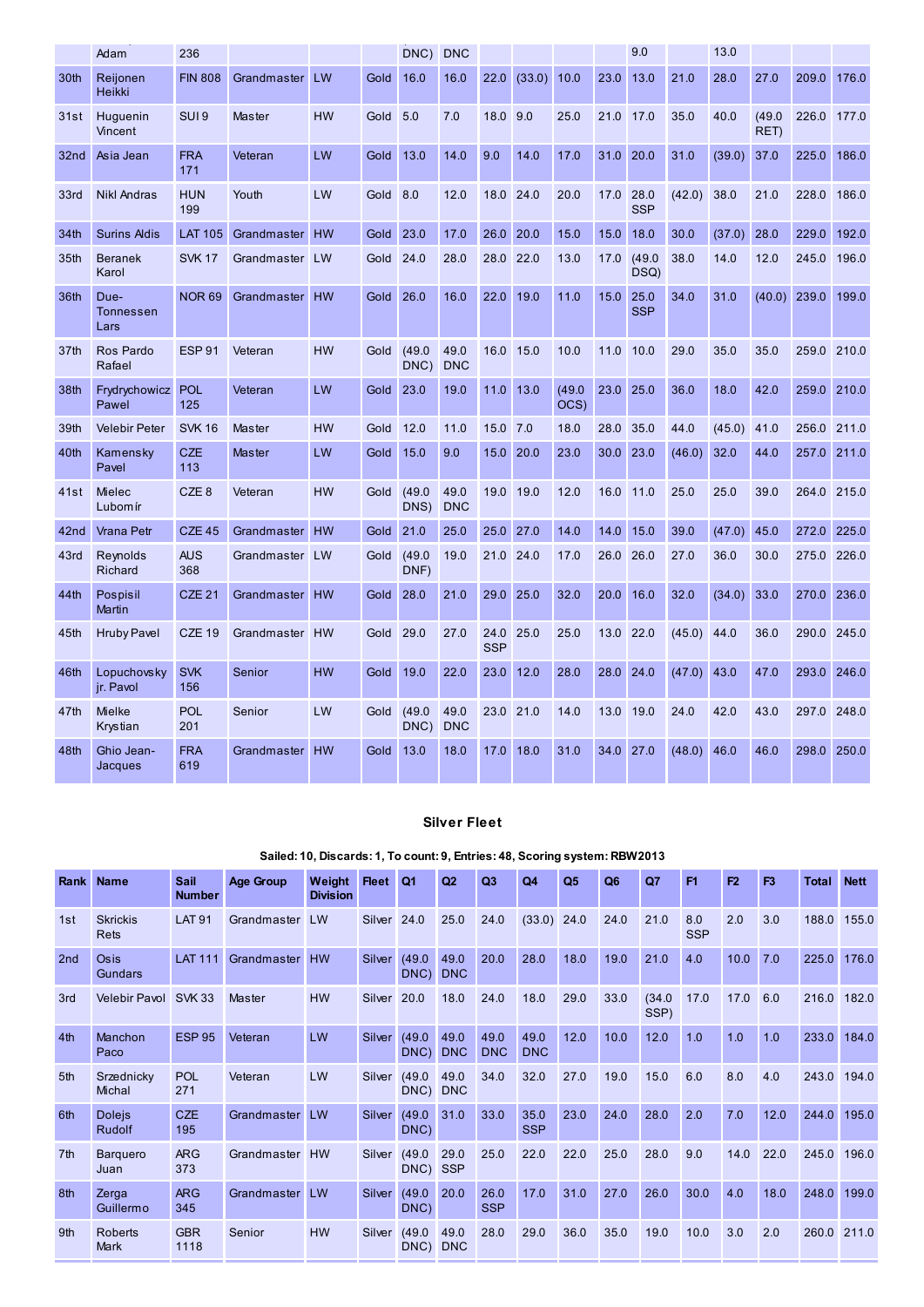| 10th             | Gurvits<br>Feodor           | <b>FIN 413</b>     | Master         | <b>HW</b> | Silver                 | 16.0               | 23.0               | 32.0               | (36.0)             | 26.0   | 32.0          | 34.0               | 35.0               | 12.0               | 5.0  | 251.0                | 215.0       |
|------------------|-----------------------------|--------------------|----------------|-----------|------------------------|--------------------|--------------------|--------------------|--------------------|--------|---------------|--------------------|--------------------|--------------------|------|----------------------|-------------|
| 11 <sub>th</sub> | Kucinsky<br>Lubomir         | <b>SVK 25</b>      | Master         | LW        | Silver <sub>22.0</sub> |                    | 23.0               | 32.0               | 26.0               | 34.0   | (39.0)        | 30.0               | 13.0               | 9.0                | 27.0 | 255.0                | 216.0       |
| 12 <sub>th</sub> | Jakobsen<br>Erik            | <b>DEN</b><br>188  | Veteran        | LW        | Silver                 | 28.0               | 31.0               | 20.0               | 21.0               | 33.0   | (41.0)        | 32.0               | 22.0               | 19.0               | 10.0 | 257.0                | 216.0       |
| 13 <sub>th</sub> | Strambach<br>Ladislav       | <b>CZE 53</b>      | Veteran        | <b>HW</b> | Silver                 | (49.0)<br>DNC)     | 49.0<br><b>DNC</b> | 36.0               | 40.0               | 20.0   | 22.0          | 30.0               | 5.0                | 5.0                | 13.0 | 269.0                | 220.0       |
| 14 <sub>th</sub> | Nervik Arne                 | <b>NOR 40</b>      | Grandmaster    | LW        | Silver                 | 25.0               | 26.0               | 27.0               | 27.0               | (33.0) | 29.0          | 24.0               | 31.0               | 24.0               | 15.0 | 261.0                | 228.0       |
| 15 <sub>th</sub> | Kucera sr.<br>Petr          | CZE <sub>5</sub>   | Veteran        | <b>HW</b> | Silver                 | (49.0)<br>DNC)     | 49.0<br><b>DNC</b> | 29.0               | 28.0               | 16.0   | 26.0          | 49.0<br><b>OCS</b> | 8.0                | 11.0               | 14.0 | 279.0                | 230.0       |
| 16 <sup>th</sup> | Hruby<br>Roman              | <b>CZE 25</b>      | Grandmaster    | <b>HW</b> | <b>Silver</b>          | 21.0               | 21.0               | 30.0               | 23.0               | 34.0   | 35.0          | (37.0)             | 18.0               | 26.0               | 23.0 | 268.0                | 231.0       |
| 17 <sub>th</sub> | Stanislawski<br>Dariusz     | <b>POL</b><br>299  | Grandmaster    | <b>HW</b> | Silver                 | 32.0<br><b>SSP</b> | 26.0               | 31.0               | 29.0               | 29.0   | 29.0          | (37.0)             | 24.0               | 28.0               | 9.0  | 274.0                | 237.0       |
| 18 <sub>th</sub> | <b>Nowak</b><br>Jakub       | <b>POL</b><br>215  | <b>Master</b>  | LW        | Silver                 | (49.0)<br>DNC)     | 49.0<br><b>DNC</b> | 39.0               | 30.0               | 28.0   | 32.0          | 27.0<br><b>SSP</b> | 14.0               | 13.0               | 8.0  | 289.0                | 240.0       |
| 19 <sub>th</sub> | Rexa<br>Richard             | <b>SVK 14</b>      | Youth          | LW        | Silver                 | 30.0               | 30.0               | (42.0)             | 34.0               | 35.0   | 34.0          | 25.0               | 7.0                | 18.0               | 28.0 | 283.0                | 241.0       |
| 20th             | Pollak Jozef                | <b>SVK 31</b>      | Veteran        | <b>HW</b> | <b>Silver</b>          | 29.0               | 24.0               | 30.0               | (41.0)             | 30.0   | 40.0          | 38.0               | 16.0               | 22.0               | 26.0 | 296.0                | 255.0       |
| 21st             | Blinnikka<br>Benjamin       | <b>FIN 65</b>      | Youth          | LW        | Silver                 | (49.0)<br>DNC)     | 49.0<br><b>DNC</b> | 37.0               | 38.0               | 32.0   | 20.0          | 27.0               | 26.0               | 16.0               | 19.0 | 313.0                | 264.0       |
| 22 <sub>nd</sub> | Veidemanis<br>Juris         | <b>LAT 122</b>     | Veteran        | <b>HW</b> | Silver                 | 25.0               | (49.0)<br>DNC)     | 41.0               | 49.0<br><b>DNC</b> | 38.0   | 30.0          | 35.0               | 19.0               | 23.0               | 20.0 | 329.0                | 280.0       |
| 23rd             | <b>Peters Paul</b>          | <b>AUS</b><br>1332 | Master         | LW        | Silver                 | (49.0)<br>DNC) DNC | 49.0               | 49.0<br><b>DNC</b> | 49.0<br><b>DNC</b> | 27.0   | 43.0          | 41.0               | 11.0               | 6.0                | 11.0 | 335.0                | 286.0       |
| 24 <sub>th</sub> | <b>MacInnes</b><br>Greg     | <b>AUS</b><br>909  | Grandmaster    | <b>HW</b> | Silver                 | (49.0)<br>DNC)     | 22.0               | 35.0               | 37.0               | 43.0   | 38.0          | 32.0               | 23.0               | 25.0               | 37.0 | 341.0                | 292.0       |
| 25 <sub>th</sub> | Mruzek Pavel                | CZE 86             | Grandmaster    | <b>HW</b> | Silver                 | 19.0               | 27.0               | 42.0               | 39.0               | 39.0   | 25.0          | 31.0               | (44.0)             | 38.0               | 35.0 | 339.0                | 295.0       |
| 26th             | Carny Marcel SVK 7          |                    | Grandmaster    | <b>HW</b> | Silver                 | (49.0)<br>DNC)     | 49.0<br><b>DNC</b> | 26.0               | 31.0               | 30.0   | 31.0          | 33.0               | 34.0<br><b>SSP</b> | 30.0               | 33.0 | 346.0                | 297.0       |
| 27 <sub>th</sub> | Loquet<br><b>Didier</b>     | <b>FRA56</b>       | Veteran        | LW        | Silver <sub>22.0</sub> |                    | 28.0               | 33.0               | 32.0               | 37.0   | 37.0          | 38.0               | (42.0)             | 40.0               | 31.0 |                      | 340.0 298.0 |
| 28th             | Dreimanis<br>Juris          | <b>LAT 54</b>      | Veteran        | <b>HW</b> | Silver                 | 26.0               | 29.0               | 41.0<br><b>SSP</b> | 38.0               | 42.0   | (46.0)        | 34.0               | 33.0               | 37.0               | 24.0 | 350.0                | 304.0       |
| 29th             | Haken<br><b>Vladimir</b>    | <b>CZE</b><br>206  | Senior         | <b>HW</b> | Silver 18.0            |                    | 30.0               | 40.0               | 40.0               | 41.0   | $(45.0)$ 43.0 |                    | 36.0               | 36.0               | 21.0 | 350.0                | 305.0       |
| 30th             | Almenara<br>Gustavo         | <b>ARG</b><br>315  | Grandmaster    | HW        | Silver (49.0           | DNC)               | 49.0<br><b>DNC</b> | 41.0               | 39.0               | 42.0   | 38.0          | 33.0               | 15.0               | 20.0               | 29.0 | 355.0                | 306.0       |
| 31st             | Lopuchovsky<br>sr. Pavol    | <b>SVK</b><br>155  | Veteran        | <b>HW</b> | Silver <sub>27.0</sub> |                    | 29.0               | 34.0               | 35.0               | 35.0   | 41.0          | 40.0               | 40.0               | 33.0               |      | $(42.0)$ 356.0 314.0 |             |
| 32nd             | Jas Jan                     | <b>SVK</b><br>150  | Master         | LW        | Silver                 | (49.0)<br>DNC)     | 49.0<br><b>DNC</b> | 38.0               | 34.0               | 40.0   | 33.0          | 42.0               | 21.0               | 29.0               | 36.0 | 371.0                | 322.0       |
| 33rd             | Mielke<br>Pawel             | <b>POL</b><br>220  | Master         | <b>HW</b> | Silver                 | (49.0)<br>DNC)     | 49.0<br><b>DNC</b> | 40.0               | 49.0<br><b>DNC</b> | 44.0   | 44.0          | 29.0               | 12.0               | 32.0               | 25.0 |                      | 373.0 324.0 |
| 34 <sub>th</sub> | Reynaud<br>Alejandro        | <b>ARG</b><br>331  | Master         | <b>HW</b> | Silver                 | (49.0)<br>DNC)     | 49.0<br><b>DNC</b> | 39.0               | 23.0               | 41.0   | 40.0          | 31.0               | 28.0               | 35.0               | 38.0 |                      | 373.0 324.0 |
| 35 <sub>th</sub> | Camacho<br>Lopez Luis       | <b>ESP 10</b>      | Grandmaster HW |           | Silver (49.0           | DNC) DNC           | 49.0               | 35.0               | 31.0               | 45.0   | 37.0          | 39.0               | 32.0               | 27.0               | 32.0 |                      | 376.0 327.0 |
| 36 <sub>th</sub> | Hartmann<br>Pavel           | CZE <sub>68</sub>  | Grandmaster    | <b>HW</b> | Silver                 | (49.0)<br>DNC) DNC | 49.0               | 49.0<br><b>DNF</b> | 49.0<br><b>DNC</b> | 43.0   | 36.0          | 36.0               | 34.0               | 21.0               | 16.0 |                      | 382.0 333.0 |
| 37 <sub>th</sub> | <b>McCall Colin</b>         | <b>AUS</b><br>439  | Veteran        | <b>HW</b> | Silver                 | (49.0)<br>DNF)     | 49.0<br><b>DNC</b> | 31.0               | 26.0               | 40.0   | 42.0          | 41.0               | 20.0               | 41.0               | 43.0 | 382.0                | 333.0       |
| 38th             | <b>Koblasa</b><br>Stanislav | <b>CZE</b><br>101  | Veteran        | <b>HW</b> | Silver                 | (49.0)<br>DNS)     | 49.0<br><b>DNC</b> | 49.0<br><b>DNF</b> | 49.0<br><b>DNC</b> | 46.0   | 36.0          | 36.0               | 27.0               | 15.0               | 30.0 | 386.0                | 337.0       |
| 39th             | Honsberg<br>Helmut          | <b>GER 50</b>      | Veteran        | <b>HW</b> | Silver                 | (49.0)<br>DNC) DNC | 49.0               | 38.0               | 41.0               | 36.0   | 39.0          | 39.0               | 38.0               | 34.0               | 34.0 | 397.0                | 348.0       |
| 40th             | Pieczka<br>Robert           | <b>POL</b><br>199  | Grandmaster    | <b>HW</b> | Silver                 | (49.0)<br>DNC) DNC | 49.0               | 49.0<br><b>DNC</b> | 35.0               | 37.0   | 42.0          | 40.0               | 49.0<br><b>DNC</b> | 36.0<br><b>SSP</b> | 17.0 |                      | 403.0 354.0 |
| 41st             | <b>Wright Paul</b>          | <b>GBR</b><br>788  | Veteran        | LW        | Silver (49.0           | DNC) DNC           | 49.0               | 42.0<br><b>SSP</b> | 49.0<br><b>DNF</b> | 39.0   | 44.0          | 45.0               | 25.0               | 44.0               | 39.0 |                      | 425.0 376.0 |
|                  | 42nd Siliola Sevi           | <b>FIN</b>         | Master         | <b>HW</b> |                        | Silver (49.0 49.0  |                    | 49.0               | 43.0               | 38.0   | 47.0          | 43.0               | 37.0               | 39.0 41.0          |      |                      | 435.0 386.0 |